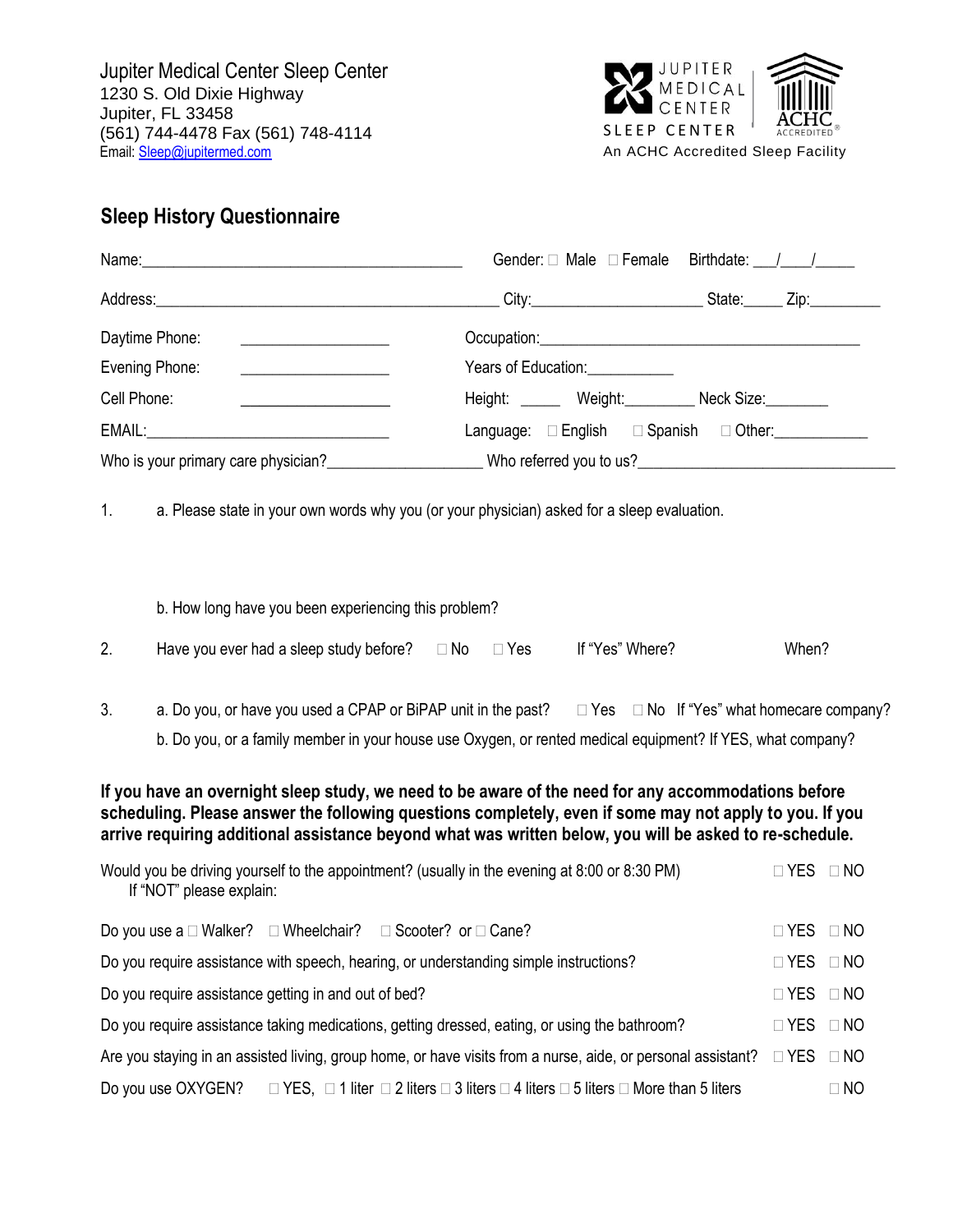### **Falling Asleep:**

| 4.                                                                                | What time do you usually fall asleep on a week-night? ________ am/pm Week-end night? _______ am/pm                                                                                                                                                                                                                                                                                                                                                                                                                                                                                                                                                                                                                                                                                                                                                                                                                                                                                                                                                                                                                          |  |  |  |  |
|-----------------------------------------------------------------------------------|-----------------------------------------------------------------------------------------------------------------------------------------------------------------------------------------------------------------------------------------------------------------------------------------------------------------------------------------------------------------------------------------------------------------------------------------------------------------------------------------------------------------------------------------------------------------------------------------------------------------------------------------------------------------------------------------------------------------------------------------------------------------------------------------------------------------------------------------------------------------------------------------------------------------------------------------------------------------------------------------------------------------------------------------------------------------------------------------------------------------------------|--|--|--|--|
| 5.                                                                                | How long does it usually take to fall asleep? _________ minutes.                                                                                                                                                                                                                                                                                                                                                                                                                                                                                                                                                                                                                                                                                                                                                                                                                                                                                                                                                                                                                                                            |  |  |  |  |
| 6.                                                                                | When falling asleep, or trying to sleep, are you frequently bothered by:                                                                                                                                                                                                                                                                                                                                                                                                                                                                                                                                                                                                                                                                                                                                                                                                                                                                                                                                                                                                                                                    |  |  |  |  |
| $[ \ ]$<br>$\mathbf{I}$<br>$\prod$<br>$\begin{bmatrix} 1 \end{bmatrix}$<br>$\Box$ | Thoughts racing through your mind?<br>Feeling sad or depressed?<br>$\prod$<br>Feel muscular tension?<br>Have anxiety or worry about things?<br>$\prod$<br>[] Feel unable to move?<br>[] Feel afraid of not being able to sleep?<br>Creepy, crawly, achy, or twitchy feelings in legs?<br>[] Have vivid, dream-like images or scenes?<br>Have any kind of pain or discomfort?<br>[] Feel afraid of the dark or anything else?<br>Suddenly become awake or alert?                                                                                                                                                                                                                                                                                                                                                                                                                                                                                                                                                                                                                                                             |  |  |  |  |
|                                                                                   | <b>About your Sleep:</b>                                                                                                                                                                                                                                                                                                                                                                                                                                                                                                                                                                                                                                                                                                                                                                                                                                                                                                                                                                                                                                                                                                    |  |  |  |  |
|                                                                                   | 7. How many hours of sleep do you usually get each night? __________ hours.                                                                                                                                                                                                                                                                                                                                                                                                                                                                                                                                                                                                                                                                                                                                                                                                                                                                                                                                                                                                                                                 |  |  |  |  |
|                                                                                   | 8. Does your nightly amount of sleep vary? ________ from _________ to __________hours                                                                                                                                                                                                                                                                                                                                                                                                                                                                                                                                                                                                                                                                                                                                                                                                                                                                                                                                                                                                                                       |  |  |  |  |
| 9.                                                                                | How many times do you awaken each night?                                                                                                                                                                                                                                                                                                                                                                                                                                                                                                                                                                                                                                                                                                                                                                                                                                                                                                                                                                                                                                                                                    |  |  |  |  |
|                                                                                   | 10. On a usual night, what is your longest period of wakefulness? _______________                                                                                                                                                                                                                                                                                                                                                                                                                                                                                                                                                                                                                                                                                                                                                                                                                                                                                                                                                                                                                                           |  |  |  |  |
|                                                                                   | 11. Are you frequently bothered by, or told that you                                                                                                                                                                                                                                                                                                                                                                                                                                                                                                                                                                                                                                                                                                                                                                                                                                                                                                                                                                                                                                                                        |  |  |  |  |
|                                                                                   | [] Sleep with someone else in your bed?<br>[] Feel afraid you won't fall back asleep after awakening?<br>[] Have restless, disturbed sleep?<br>[] Get up at night due to children, pets, family member?<br>[] Have you been told that you snore, snort, or gasp loudly? [] Been told that you stop breathing?<br>[ ] Feel your heart pounding during the night?<br>[ ] Sweat a lot during the night?<br>[ ] Fall out of bed while asleep?<br>[ ] Walk in your sleep?<br>[ ] Wake up screaming, violent, or confused?<br>[] Have unusual movements while asleep?<br>[] Wet the bed?<br>[] Have dreams?<br>[ ] Grind teeth during the night?<br>[] Wake because of heartburn or reflux (GERD)<br>[] Wake up to urinate?<br>[] Wake with restless, creepy crawly legs or leg cramps?<br>[] Wake up with chest pain?<br>Wake up with shortness of breath, asthma, or choking?<br>$\Box$<br>[] Wake up due to hunger, or thirst?<br>Wake up due to heat, cold, or noise?<br>$\Box$<br>[] Wake up from bad dreams?<br>Wake up from too much light in the bedroom?<br>$\Box$<br>[] Wake up due to noise or movement of bedpartner? |  |  |  |  |
|                                                                                   | 12. What are your usual work hours? Start ______ am/pm<br>End: am/pm<br>Any on-call?                                                                                                                                                                                                                                                                                                                                                                                                                                                                                                                                                                                                                                                                                                                                                                                                                                                                                                                                                                                                                                        |  |  |  |  |
|                                                                                   | 13. Does your work involve rotating or changing shifts?<br>$\Box$ No $\Box$ Yes If YES, how often?                                                                                                                                                                                                                                                                                                                                                                                                                                                                                                                                                                                                                                                                                                                                                                                                                                                                                                                                                                                                                          |  |  |  |  |
|                                                                                   | About waking up:                                                                                                                                                                                                                                                                                                                                                                                                                                                                                                                                                                                                                                                                                                                                                                                                                                                                                                                                                                                                                                                                                                            |  |  |  |  |
|                                                                                   | 14. What time do you usually awaken?<br><u> am/pm.</u>                                                                                                                                                                                                                                                                                                                                                                                                                                                                                                                                                                                                                                                                                                                                                                                                                                                                                                                                                                                                                                                                      |  |  |  |  |
|                                                                                   | 15. Does your final awakening vary over a 30 day period?<br>Earliest__________ am/pm<br>Latest: ______am/pm                                                                                                                                                                                                                                                                                                                                                                                                                                                                                                                                                                                                                                                                                                                                                                                                                                                                                                                                                                                                                 |  |  |  |  |
|                                                                                   | 16. When waking up, do you often:                                                                                                                                                                                                                                                                                                                                                                                                                                                                                                                                                                                                                                                                                                                                                                                                                                                                                                                                                                                                                                                                                           |  |  |  |  |
|                                                                                   | [] Depend on an alarm to wake up?<br>[ ] Have a hard time waking up?<br>Wake up sick to your stomach?<br>[] Feel unable to move (paralyzed?)<br>Have vivid, dream like images when waking?<br>Wake up disoriented or confused?<br>Wake up with a headache?<br>[] Wake up 1-2 hours earlier than you want to?<br>Wake up with a dry mouth?                                                                                                                                                                                                                                                                                                                                                                                                                                                                                                                                                                                                                                                                                                                                                                                   |  |  |  |  |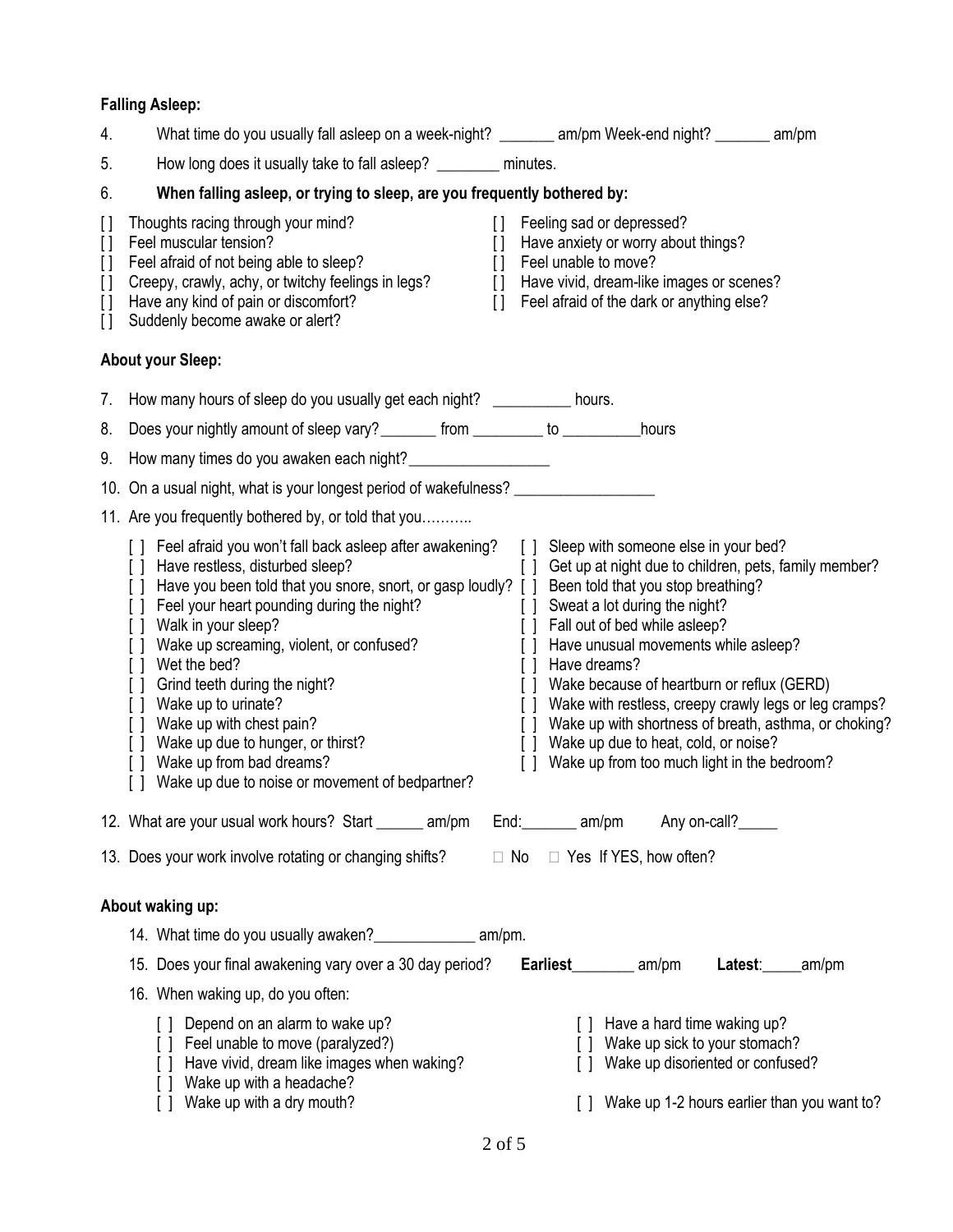#### **About Daytime Activities & Alertness**

| 17. How many naps do you take in a typical week? | . If, YES, how long are your naps? |
|--------------------------------------------------|------------------------------------|
|--------------------------------------------------|------------------------------------|

| 18. Are the naps refreshing and do they restore alertness? | $\Box$ Yes | $\Box$ No |
|------------------------------------------------------------|------------|-----------|
|------------------------------------------------------------|------------|-----------|

#### 19. During the day, or your normal time awake, do you often,

- [ ] Feel sleepy during the day, where you could easily sleep [ ] Worry about things (anxiety)
- [ ] Actually fall asleep while driving or stopped at a light [ ] Feel muscular tension or stress
- [] Feel weak or fall down if surprised, angry, or excited [] Fall asleep at work or at social events

#### **Other Information**:

20 Are there any other blood relatives in your family with a sleep problem? Please describe.

|    | 21. How many of the following drinks do you have on a daily basis. |           | <b>Typical Day</b> | 0 - 4 hours before bed       |
|----|--------------------------------------------------------------------|-----------|--------------------|------------------------------|
| a. | Coffee or tea with caffeine                                        |           | cups               | cups                         |
|    | b. Soda or pop with caffeine                                       |           | cans               | cans                         |
| C. | Beer/Wine/Other                                                    |           | ea                 | ea e                         |
|    | 22. Do you now smoke or use any type of tobacco product?           | $\Box$ No | Yes                |                              |
|    | 23. If no, did you EVER smoke or use any type of tobacco?          | $\Box$ No |                    | □ Yes, quit ______ years ago |
|    | 24. What type(s) of tobacco do you, or did you use per day?        |           |                    |                              |

25. Please list any sleeping pill used to help you fall asleep or stay asleep or any medication used to stay awake & alert that you have taken in the **PAST.**

| Name of pill and dose (amount) | How long did you take it? | Was it helpful? |  |  |
|--------------------------------|---------------------------|-----------------|--|--|
|                                |                           |                 |  |  |
|                                |                           |                 |  |  |
|                                |                           |                 |  |  |
|                                |                           |                 |  |  |

**26. What medications are you allergic to? \_\_\_\_\_\_\_\_\_\_\_\_\_\_\_\_\_\_\_\_\_\_\_\_\_\_\_\_\_\_\_\_\_\_\_\_\_\_\_\_**

**27. What prescribed medications do you take daily? If numerous, please attach list.**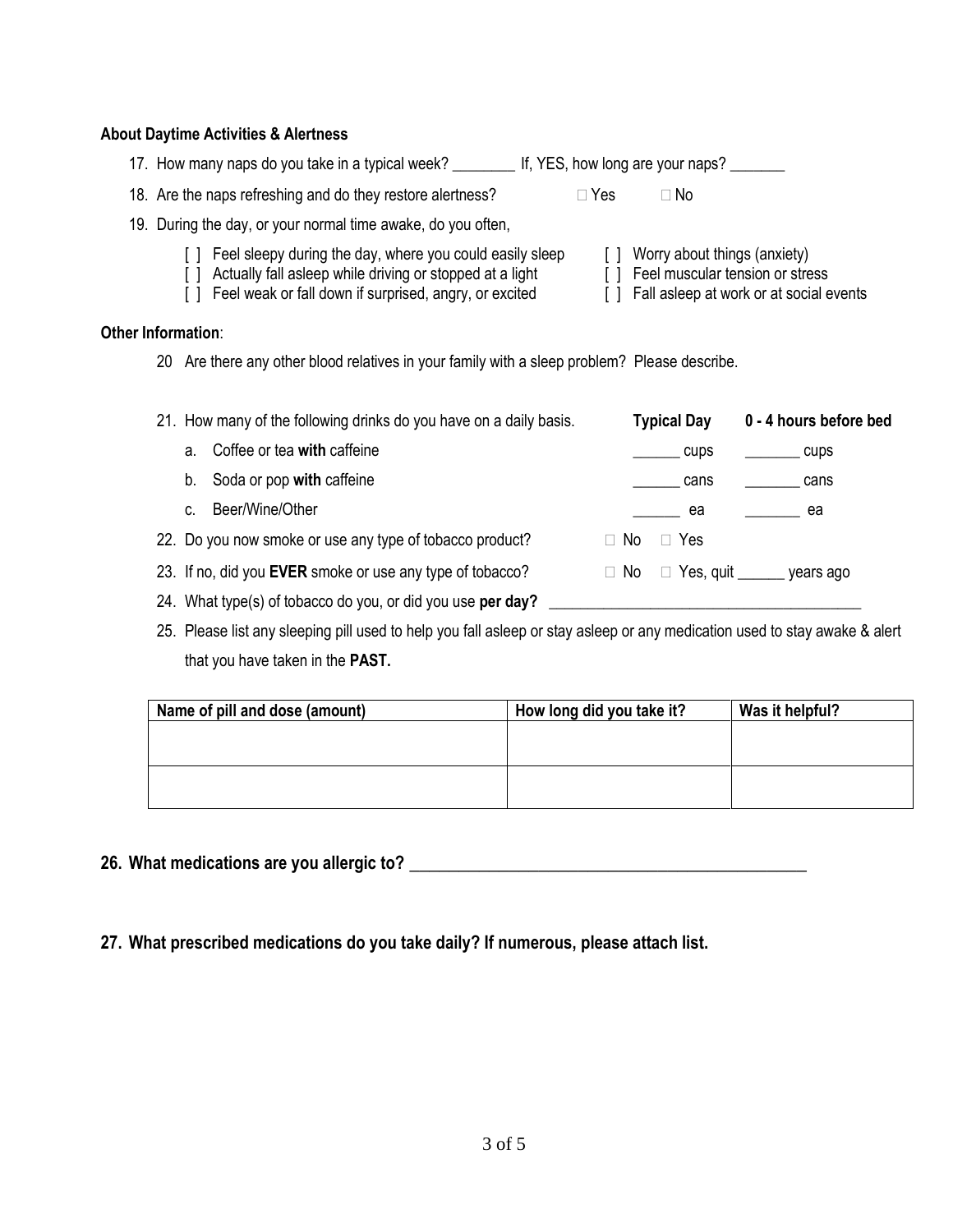#### **28. What conditions are you being treated for or frequently experiencing (check all that apply):**

| $\Box$ Asthma<br>$\Box$ Lung cancer<br>$\Box$ Pacemaker<br>$\Box$ Anxiety<br>$\Box$ Arthritis<br>□ Cancer<br>$\Box$ Lupus<br>$\Box$ Depression<br>$\Box$ Alzheimers<br>$\Box$ Nose surgery<br>$\Box$ Tonsillectomy<br>$\Box$ Restless legs or PLMD                                                              | $\Box$ Use Oxygen<br>Sleep apnea<br>$\Box$ Narcolepsy<br>□ Kidney disease<br>$\Box$ Fibromyalgia<br>$\Box$ High cholesterol<br>$\Box$ Prostate trouble<br>$\Box$ Seizures<br>$\Box$ Dementia<br>$\Box$ Sinus surgery<br>□ Tracheostomy | □ COPD/Emphysema<br>$\Box$ Pulmonary fibrosis<br>$\Box$ Heart failure (CHF)<br>$\Box$ Diabetes<br>$\Box$ Chronic back pain<br>$\Box$ Thyroid problems<br>$\Box$ Crohns disease<br>$\Box$ Bi polar depression<br>⊟Parkinson's<br>$\Box$ Neck or jaw surgery<br>□ Gastric bypass | $\Box$ Frequent pneumonia<br>$\Box$ Severe allergies<br>$\Box$ Atrial fibrillation<br>□ Low blood sugar<br>$\Box$ Stroke<br>$\Box$ Hepatitis / liver disease<br>$\Box$ Irritable bowel<br>$\Box$ Post traumatic stress<br>$\Box$ M.S., ALS, M.D,<br>$\Box$ UPPP or somnoplasty<br>GERD / Heartburn / Reflux | $\Box$ Tuberculosis (TB)<br>$\Box$ Eczema<br>$\Box$ High blood pressure<br>$\Box$ Anemia<br>$\Box$ Syncope/fainting<br>Incontinence<br>$\Box$ Immune disorder<br>$\Box$ Other psychiatric condition<br>$\Box$ Digestive troubles<br>$\Box$ Cleft palate repair |  |
|-----------------------------------------------------------------------------------------------------------------------------------------------------------------------------------------------------------------------------------------------------------------------------------------------------------------|----------------------------------------------------------------------------------------------------------------------------------------------------------------------------------------------------------------------------------------|--------------------------------------------------------------------------------------------------------------------------------------------------------------------------------------------------------------------------------------------------------------------------------|-------------------------------------------------------------------------------------------------------------------------------------------------------------------------------------------------------------------------------------------------------------------------------------------------------------|----------------------------------------------------------------------------------------------------------------------------------------------------------------------------------------------------------------------------------------------------------------|--|
|                                                                                                                                                                                                                                                                                                                 | □ Amputee (what limb?) ____________                                                                                                                                                                                                    | Skin grafts or burns (where?) _________<br>$\Box$                                                                                                                                                                                                                              |                                                                                                                                                                                                                                                                                                             |                                                                                                                                                                                                                                                                |  |
| Past Surgery:<br>$\Box$ Neck $\Box$ Nose $\Box$ Sinus $\Box$ Ear<br>$\Box$ Heart<br>$\square$ Eye<br>$\Box$ Lung $\Box$ Throat<br>$\square$ Jaw<br><b>Brain</b><br>□ Spine/Back<br>$\Box$ Knee $\Box$ Leg<br>Chest $\Box$ Abdomen $\Box$ Pelvic $\Box$ Hip<br>$\Box$ Shoulder<br>∣ Stomach<br>$\Box$ Bowel<br>П |                                                                                                                                                                                                                                        |                                                                                                                                                                                                                                                                                |                                                                                                                                                                                                                                                                                                             |                                                                                                                                                                                                                                                                |  |

#### **BED-PARTNER OBSERVATIONS: (***TO BE COMPLETED BY SPOUSE, SIGNIFICANT OTHER, OR FAMILY MEMBER***)**

**29.** Please check off any of the following that you have frequently observed the patient doing **WHILE ASLEEP.**

|                                                            | All Night | Parts of night | If tired | If alcohol | Rarely | Never |
|------------------------------------------------------------|-----------|----------------|----------|------------|--------|-------|
| Light Snoring?                                             |           |                |          |            |        |       |
| Loud Snoring heard through door, or in other rooms?        |           |                |          |            |        |       |
| Choking or stop breathing?                                 |           |                |          |            |        |       |
| Twitching, jerking, kicking of arms or legs in sleep?      |           |                |          |            |        |       |
| Sleep talking or Walking?                                  |           |                |          |            |        |       |
| Crying out screaming or moaning?                           |           |                |          |            |        |       |
| Unusual violent activity, punching, kicking, grabbing?     |           |                |          |            |        |       |
| Eating food, other objects while appearing to be asleep?   |           |                |          |            |        |       |
| Biting tongue, causing it to bleed?                        |           |                |          |            |        |       |
| Been extremely difficult to awaken, or extremely groggy? □ |           |                |          |            |        |       |